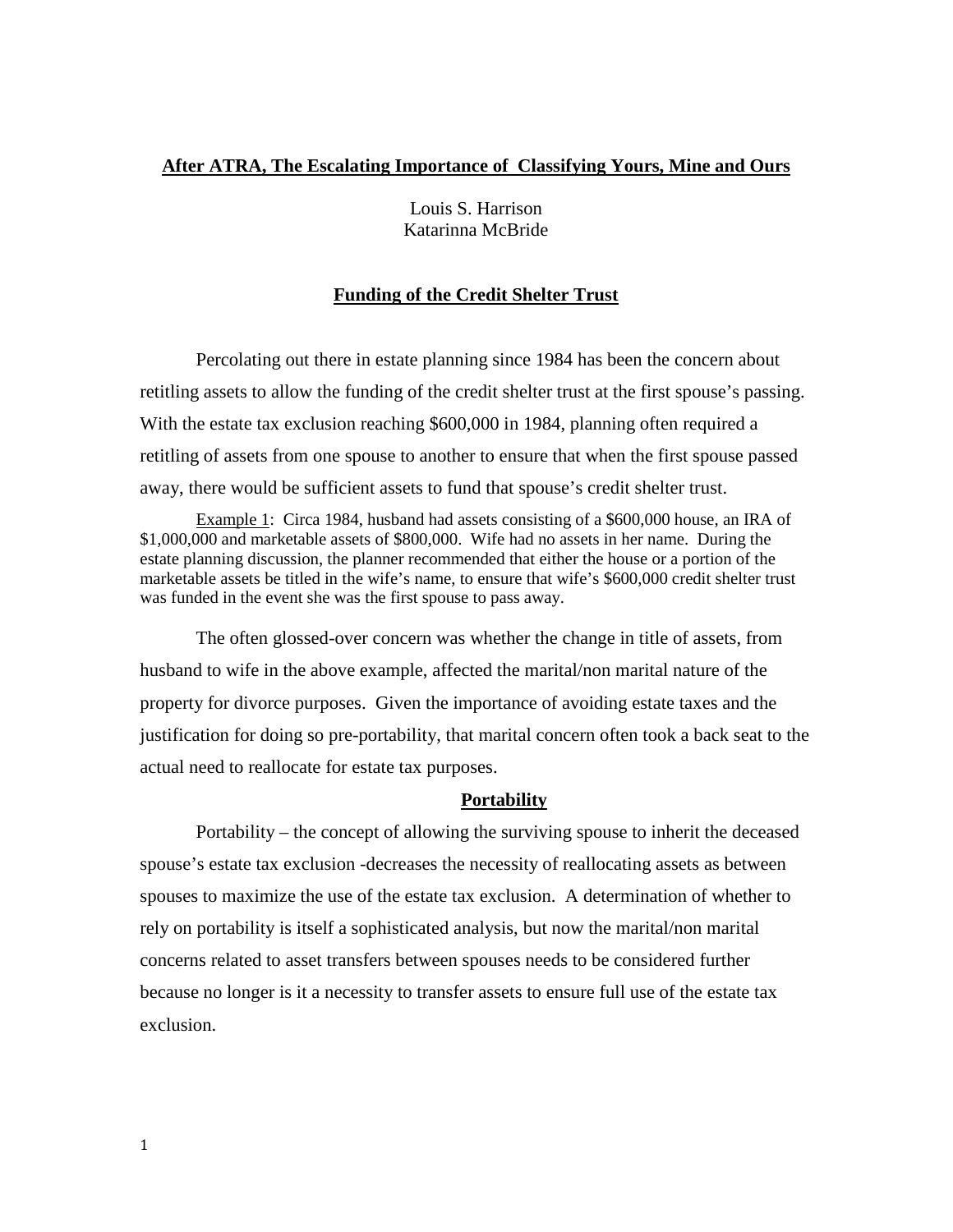#### **Titling**

Titling is possession. And possession is nine tenths of the law. But titling does not in and of itself determine whether property is marital or non marital.<sup>[1](#page-1-0)</sup>

Example 2: During marriage, wife is the sole breadwinner, and titles all earnings in her own name. Despite owning all assets, these assets are marital because they were earned in the traditional sense (not from separate assets) during marriage.

The issue that needs to be examined, however, is whether a change in titling transmogrifies — in the marital sense, "transmutes"— the nature of the property from one classification to another.<sup>[2](#page-1-1)</sup>

Example 3: If husband brings into the marriage \$1,000,000 of separate assets, and during the marriage gifts those assets to his wife, has that gift changed the nature of the property from the husband's separate property to the wife's separate property? Yes, if the husband intends to make this distinction via the gift; no, possibly, if the intent is merely to change title for estate planning purposes (discussed below).

### **Linked Together by Marriage, but My Assets Remain Mine**

A majority of the states have adopted a dual approach to classifying property as either 'marital property' or 'non-marital property'.<sup>[3](#page-1-2)</sup> Property classified as marital property is property that both spouses are entitled to share in the event of divorce. Property that is classified as non-marital is awarded to the owner-spouse.<sup>[4](#page-1-3)</sup>

<span id="page-1-0"></span> $1$  The title system to determining property in divorce has been changed by state equitable distribution statutes. *See, e.g*., Morgan, "When Title Matters: Transmutation and Joint Title Gift Presumptions" 18 Journal on Matrimonial Lawyers 33 (2003). Title has theoretically become rendered inconsequential. i<br>I

<span id="page-1-1"></span><sup>&</sup>lt;sup>2</sup> A transmutation is a transfer of property between spouses whereby the characterization of the property changes as a result of the transfer.

<span id="page-1-2"></span><sup>3</sup> The "dual classification" states which classify property as marital or separate are: Alabama, Alaska, Arkansas, Colorado, Delaware, District of Columbia, Florida, Georgia, Illinois, Iowa, Kansas, Kentucky, Maine, Maryland, Michigan, Minnesota, Mississippi, Missouri, New Jersey, New York, North Carolina, Ohio, Oklahoma, Pennsylvania, South Carolina, Tennessee, Utah, Virginia, West Virginia, and Wisconsin. In the remainder of the equitable distribution states, all property, however and whenever derived, is subject to equitable distribution. The "hotchpot" states which provide that all property is subject to division are: Connecticut, Hawaii, Indiana, Massachusetts, Montana, Nebraska, New Hampshire, North Dakota, Oregon, Rhode Island, South Dakota, Vermont, Wyoming.

<span id="page-1-3"></span><sup>4</sup> The courts reserve no jurisdiction to divide non-marital property, though they often find 'equitable' methodologies as an around, such as awarding alimony, requiring reimbursement, and applying various equitable doctrines, such as marital energies doctrine; that the effort of one spouse helped enhance the value of the non-marital property of the other spouse. Non-marital assets are generally defined as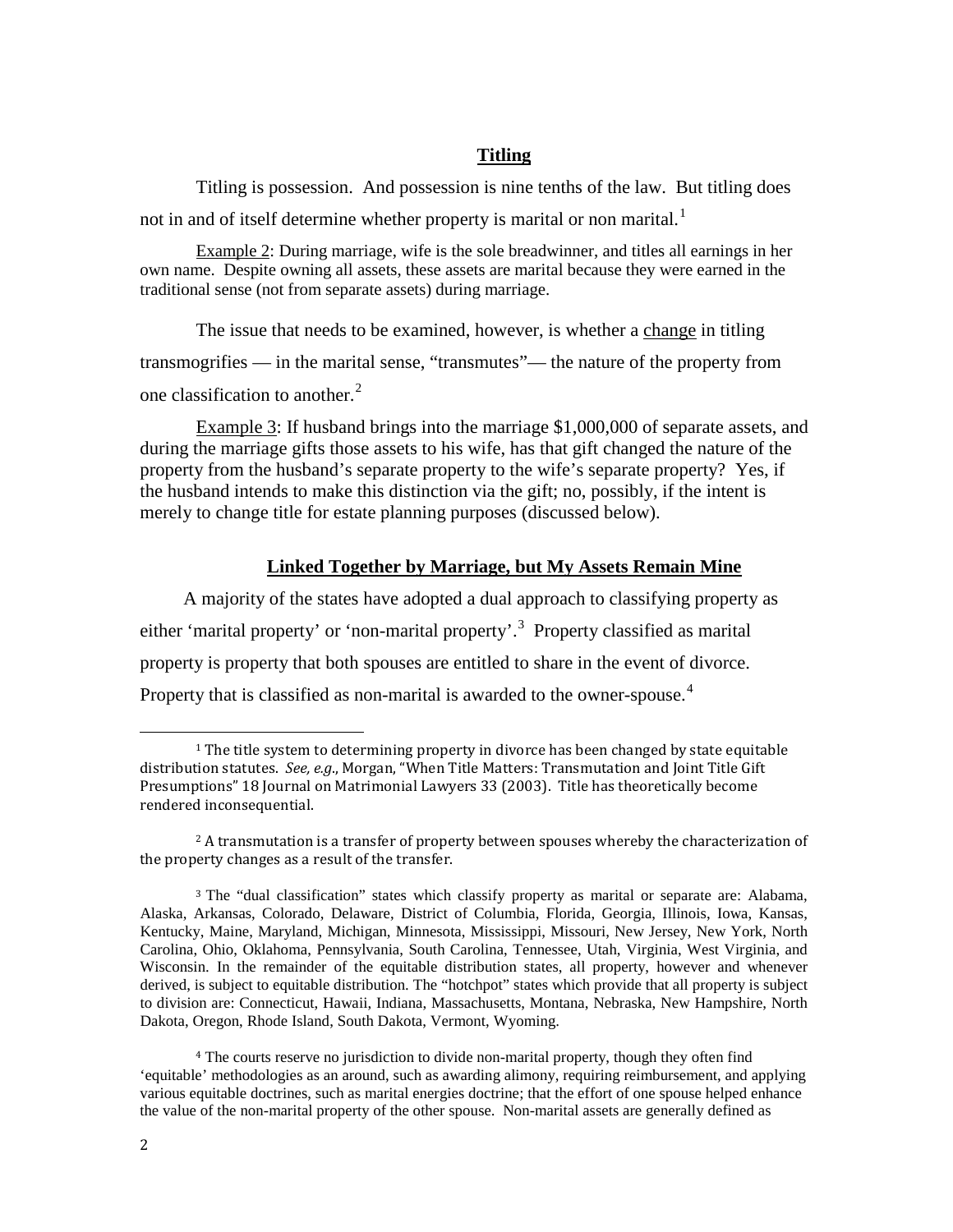With spouses retitling their non marital assets between themselves, and titling property in joint ownership, the character and identity of non-marital assets has become far more difficult to classify, and thereby more difficult to preserve. In marital property states,<sup>[5](#page-2-0)</sup> the problem can be illustrated by the transfer of property to a species of trust know as the "joint trust."

Particularly complicated (or seemingly so) is the analysis of whether non-marital property transferred to a joint trust results in the property losing its character as nonmarital property. In the joint-trust context, consider the argument if one spouse's property is transferred to a joint trust and falls under the control of the other spouse's unilateral withdrawal right.

Example 4: Spouse 1 contributes 90% of their individual property, and spouse 2 contributes 10% of their individual property to a joint trust. Each spouse has the unilateral right to terminate the trust and withdraw an equal share of the property. On termination all property is returned to the spouses as tenants in common. Because each spouse exercises their equal and unilateral right to terminate, spouse 1 has arguably made a 40% gift to spouse 2 (90% initially contributed less 50% retained if trust is terminated). As to this 40%, if the property was spouse 1's individual, non-marital property prior to transfer, has it now has become the non-marital property of spouse 2 because of withdrawal right? Or, alternatively, does this property become marital property to be divided equally at the termination of the trust because it was titled jointly and became a gift to the marriage?

But the mere transfer to a joint trust is ambiguous as to result.

### **To Achieve Transmutation**

In making the determination as between marital or non-marital property, courts apply a presumption that the title of the property is how the property should be classified; marital property (joint) or non-marital property (separate). When title has changed from one estate to another, the courts will review whether the parties **intended** to make a gift from the one estate to the other, thereby transmuting from one classification to another.<sup>[6](#page-2-1)</sup>

<sup>5</sup> Meaning non-community property states.

property acquired before the marriage, by gift or inheritance, or protected under the terms of a valid agreement between the parties. i<br>I

<span id="page-2-1"></span><span id="page-2-0"></span><sup>&</sup>lt;sup>6</sup> In a majority of states, the law presumes that when individual, non-marital property is transferred into the joint names of both spouses, the property has been gifted to the marital estate. Extrapolating to a joint trust (not exactly the same as a joint name), one could argue that the transfer of non marital property to a joint trust may also invoke this presumption. But because it is a presumption, that can be overcome by an intent by the parties to treat it otherwise.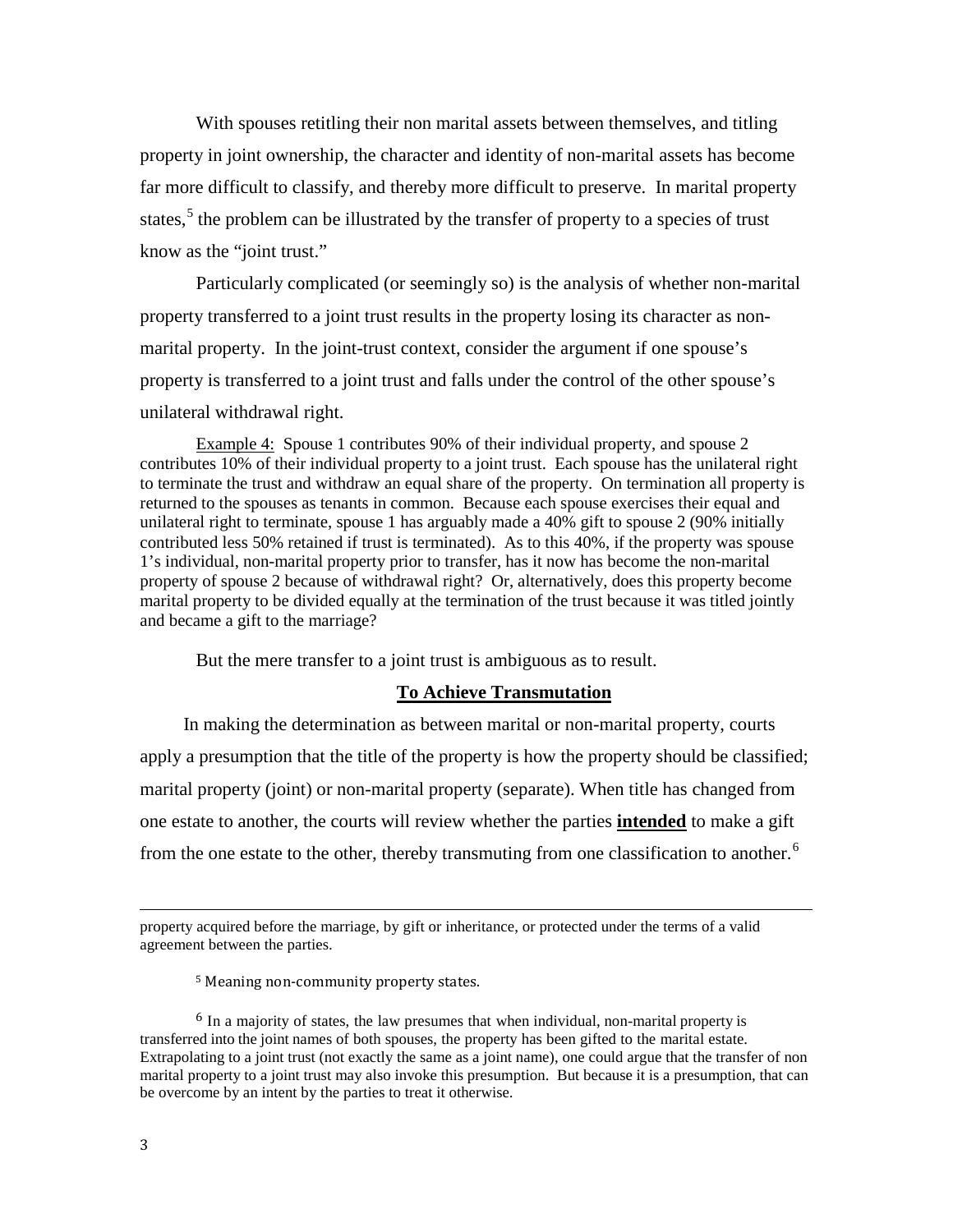Therefore, a change in title from (i) one spouse to both spouses jointly, from (ii) both spouses to one spouse, from (iii) one spouse to the other spouse, or from (iv) both spouses jointly to one spouse, will at a minimum garner scrutiny on property division in divorce.

Consider then a separate document, signed by each of the parties, indicating that transfers to the joint trust (or from one spouse to another) are being done exclusively for estate planning purposes; and are not intended to transmute the property, and that the character of property remains as prior to the transfer.  $\frac{7}{1}$  $\frac{7}{1}$  $\frac{7}{1}$  See Appendix A for an example.

More specifically, consider the following steps:

*Step one*: Know the state law to understand if there are any quirks in the state law that should be taken into account in drafting the Intent Agreement.

*Step two*: The parties, both represented by the same counsel, sign an agreement that all transfers (on the joint trust or otherwise) are being done exclusively for estate planning purposes, and are not intended to transmute the property, and that the character of property remains as prior to the transfer. <sup>[8](#page-3-1)</sup>

*Step three*: Have the parties acknowledge in the agreement that the practitioner is representing both parties, and the parties consent to that representation, that the agreement may not be effective under state law to protect against transmutation, and that the parties nevertheless intend for this document to prevent transmutation, to every degree possible.

*Step four*: Effectuate the transfer but make sure the parties know to monitor the

I

<span id="page-3-0"></span><sup>7</sup> The best evidence a spouse could have to rebut the joint title gift presumption is a written instrument signed by both parties with an express provision stating that no gift is intended. [Burnside](http://www.westlaw.com/Link/Document/FullText?findType=Y&serNum=1995072946&pubNum=711&originationContext=document&vr=3.0&rs=cblt1.0&transitionType=DocumentItem&contextData=(sc.Search)&co_pp_sp_711_273) v. [Burnside,](http://www.westlaw.com/Link/Document/FullText?findType=Y&serNum=1995072946&pubNum=711&originationContext=document&vr=3.0&rs=cblt1.0&transitionType=DocumentItem&contextData=(sc.Search)&co_pp_sp_711_273) 460 S.E.2d 264, 273 (W. Va. 1995). See also Connealy v. [Connealy,](http://www.westlaw.com/Link/Document/FullText?findType=Y&serNum=1998115688&pubNum=595&originationContext=document&vr=3.0&rs=cblt1.0&transitionType=DocumentItem&contextData=(sc.Search)) 578 N.W.2d 912 (Neb. Ct. App. [1998\) \(](http://www.westlaw.com/Link/Document/FullText?findType=Y&serNum=1998115688&pubNum=595&originationContext=document&vr=3.0&rs=cblt1.0&transitionType=DocumentItem&contextData=(sc.Search))an unsigned prenuptial agreement was evidence of the husband's lack of donative intent); Parkinson v. [Parkinson,](http://www.westlaw.com/Link/Document/FullText?findType=Y&serNum=2002371872&pubNum=602&originationContext=document&vr=3.0&rs=cblt1.0&transitionType=DocumentItem&contextData=(sc.Search)) 744 N.Y.S.2d [101 \(N.Y. App. Div. 2002\) \(](http://www.westlaw.com/Link/Document/FullText?findType=Y&serNum=2002371872&pubNum=602&originationContext=document&vr=3.0&rs=cblt1.0&transitionType=DocumentItem&contextData=(sc.Search))a document signed by both parties, though not meeting requirements of an enforceable contract, was sufficient to show evidence of intent).

<span id="page-3-1"></span><sup>&</sup>lt;sup>8</sup> The best evidence a spouse could have to rebut the gift presumption is a written instrument signed by both parties with an express provision stating that no gift is intended. Burnside v. [Burnside,](http://www.westlaw.com/Link/Document/FullText?findType=Y&serNum=1995072946&pubNum=711&originationContext=document&vr=3.0&rs=cblt1.0&transitionType=DocumentItem&contextData=(sc.Search)&co_pp_sp_711_273) 460 [S.E.2d](http://www.westlaw.com/Link/Document/FullText?findType=Y&serNum=1995072946&pubNum=711&originationContext=document&vr=3.0&rs=cblt1.0&transitionType=DocumentItem&contextData=(sc.Search)&co_pp_sp_711_273) 264, 273 (W. Va. 1995). See also Connealy v. [Connealy,](http://www.westlaw.com/Link/Document/FullText?findType=Y&serNum=1998115688&pubNum=595&originationContext=document&vr=3.0&rs=cblt1.0&transitionType=DocumentItem&contextData=(sc.Search)) 578 N.W.2d 912 (Neb. Ct. App. 1998) (an unsigned prenuptial agreement was evidence of the husband's lack of donative intent); [Parkinson](http://www.westlaw.com/Link/Document/FullText?findType=Y&serNum=2002371872&pubNum=602&originationContext=document&vr=3.0&rs=cblt1.0&transitionType=DocumentItem&contextData=(sc.Search)) v. [Parkinson,](http://www.westlaw.com/Link/Document/FullText?findType=Y&serNum=2002371872&pubNum=602&originationContext=document&vr=3.0&rs=cblt1.0&transitionType=DocumentItem&contextData=(sc.Search)) 744 N.Y.S.2d [101 \(N.Y. App. Div. 2002\) \(](http://www.westlaw.com/Link/Document/FullText?findType=Y&serNum=2002371872&pubNum=602&originationContext=document&vr=3.0&rs=cblt1.0&transitionType=DocumentItem&contextData=(sc.Search))a document signed by both parties, though not meeting requirements of an enforceable contract, was sufficient to show evidence of intent).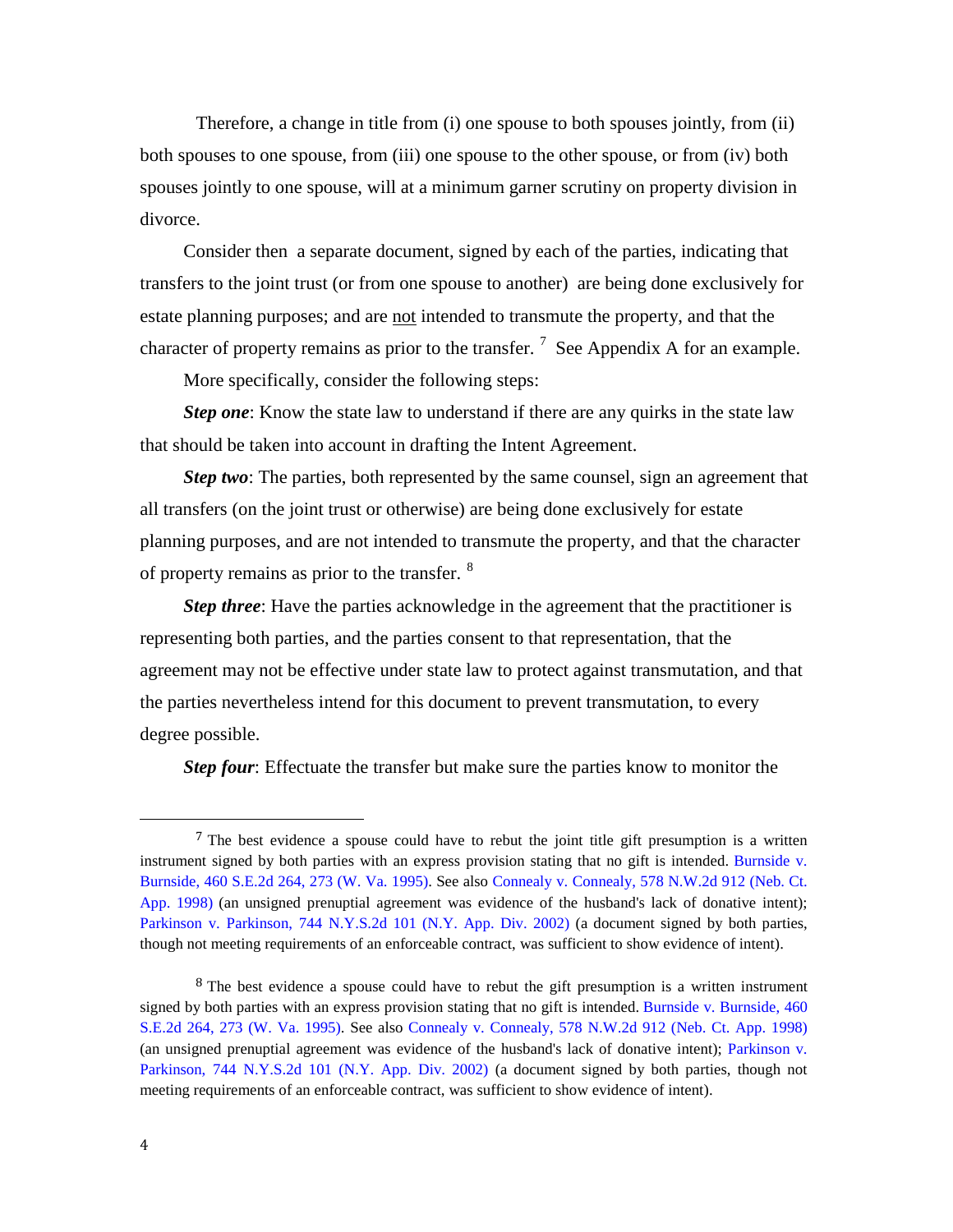assets and reinvestments thereof. The parties should invoke tracing principles, because if a court can't identify their separate assets and they have lost their character because they cannot be traced or identified, the court may characterize the assets as marital property.

## **Conclusion**

In 2013, asset allocation as between spouses must be done with extreme care, and preferably with the following memorandum of intent.